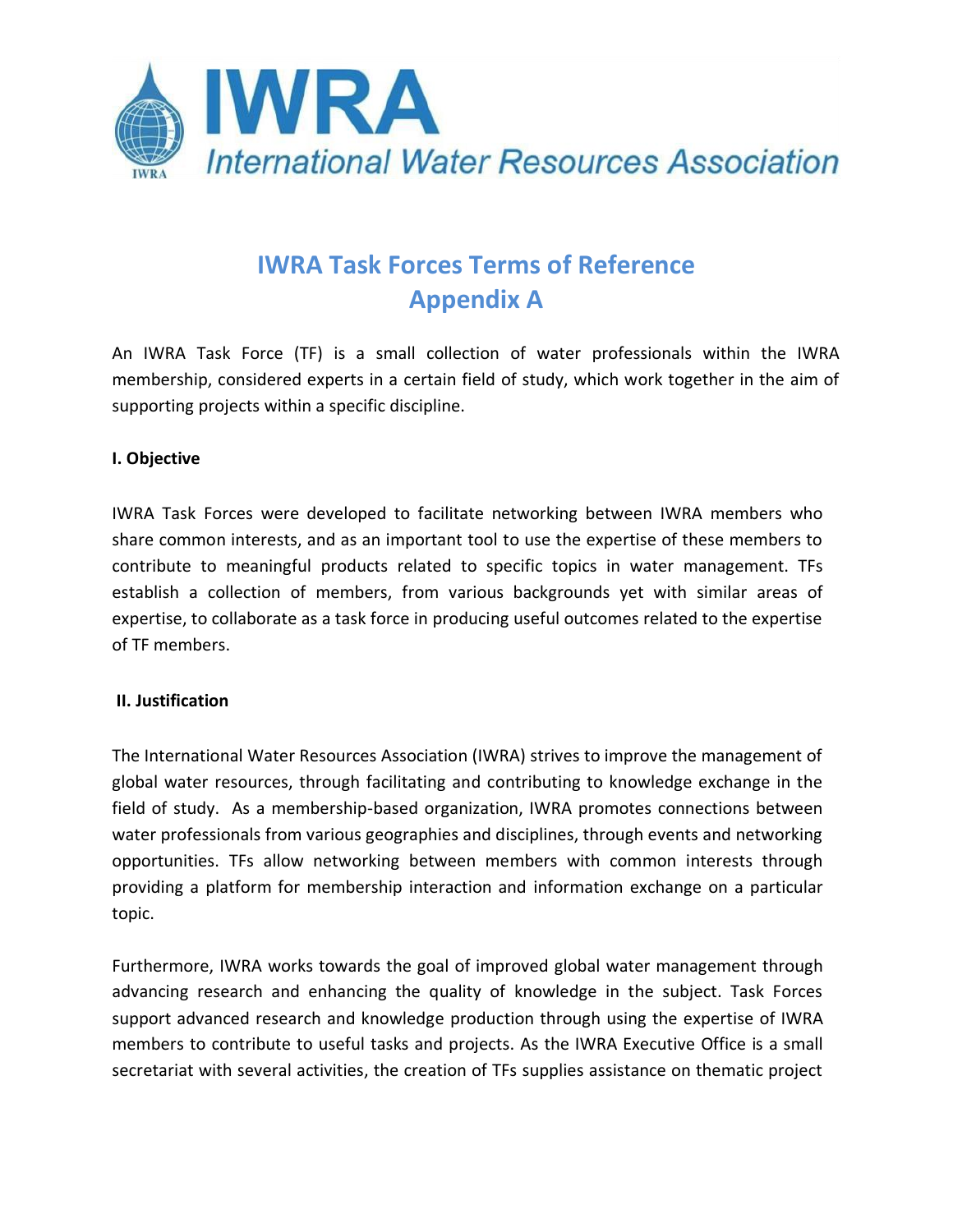

activities, and allows more projects to be completed with a greater level of knowledge and collaboration.

# **III. Elements of a task force**

# **Stakeholders**

The actors involved in TFs include the task force comprised of current IWRA members, the IWRA Executive Office, and possibly external stakeholders who may be coordinating the project.

The TFs consist of  $5 - 15$  IWRA members with a maximum of 2 student members, selected through a formal application process. Selected members will be referred to as TF topic panelists, and have a short personal profile presented on the IWRA webpage. In the case of panelist inactivity over the length of one full year, the expert panelist will be removed from the TF.

A Coordinator of the TF will be chosen to manage the overall delegation of tasks within the group and take the lead on projects and activities. The Coordinator will represent the TF during correspondence with the IWRA and/or external stakeholders.

# **IV. Stakeholder responsibilities**

#### **Roles**

As the task force with expertise on the topic, the selected panel of the TF will have the role of completing projects, as guided by IWRA and possibly an external stakeholder. These projects will be accomplished through active discussion among panelists and through delegation of tasks within the project. If there is no specific project that is active in the topic area, the TF may hold discussions and undertake research into the appropriate selection of a task for the TF.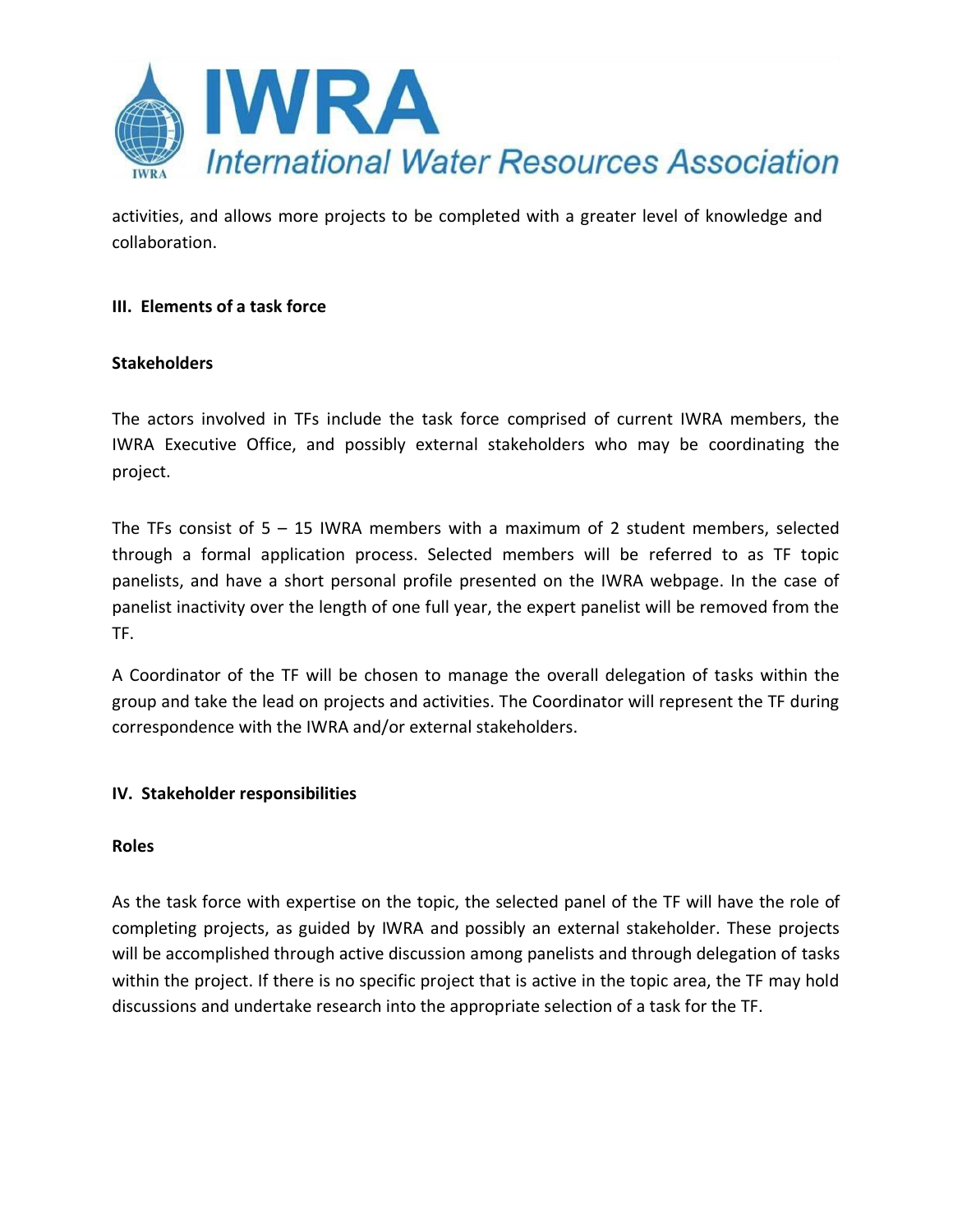

The IWRA Executive Office will act to supply or approve meaningful projects for the TF and structure the direction of work carried out by the task force. The Executive Office will provide overhead support and guidance during all stages of the TF's development and activities.

# **Communication**

For the effective functioning of TFs, regular communication between stakeholders is necessary. The coordinating actor of the TF will report to the IWRA Executive Board on progress made by the group on a quarterly basis, and in greater frequency as deadlines and clarification on tasks is required.

The IWRA Executive Office will provide prompt feedback and support to all inquiries from the TF.

# **V. Scope and commitment**

The TF will have a specific timeline of goals, activities and deadlines, clearly defined in the scope of each TF specific terms of reference. This schedule will allow for an acceptable amount of time to complete tasks and communicate issues.

Each member of the TF will commit to 5 hours of work each month. This estimate includes time for correspondence with other panelists or stakeholders as well as time for tasks related to the project work. To remain in good standing, as a minimum, TF members must attend at least two on-line meetings in a year.

# **VI. Resources available**

The IWRA Executive Office will provide technical support, coordination and project content, especially during the commencement of the TF. When the TF is established, expert panelists in the group will be welcomed and introduced via email, provided the contacts of all TF members and invited to an initial web meeting for proper introductions and planning, coordinated by IWRA. IWRA will aid in the facilitation of regular meetings among TF panelists, using GoToMeeting or similar means of connection.